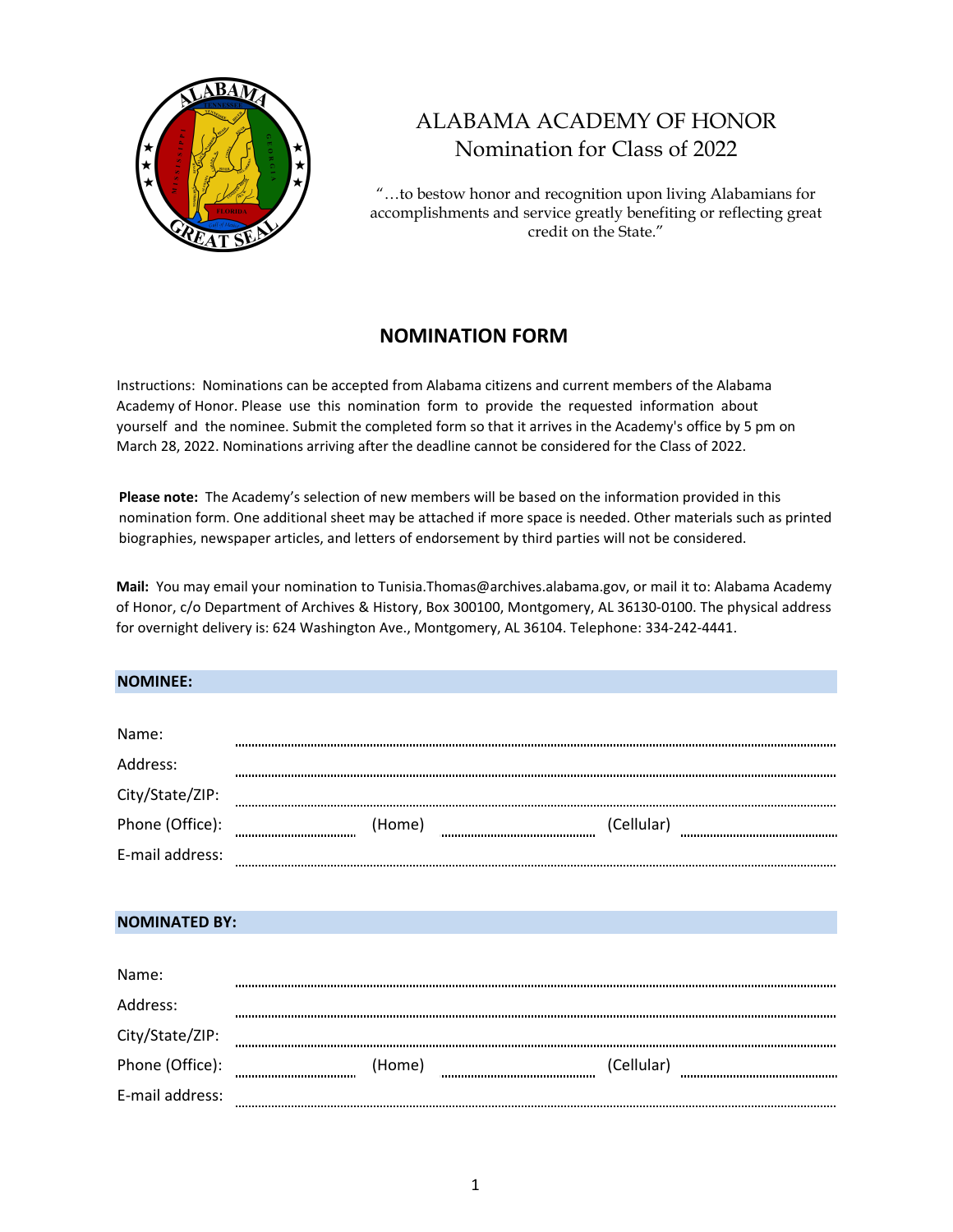### **NOMINEE INFORMATION**

**Date and place of birth; childhood and early life:**

**Work experience:**

**Community and volunteer life:**